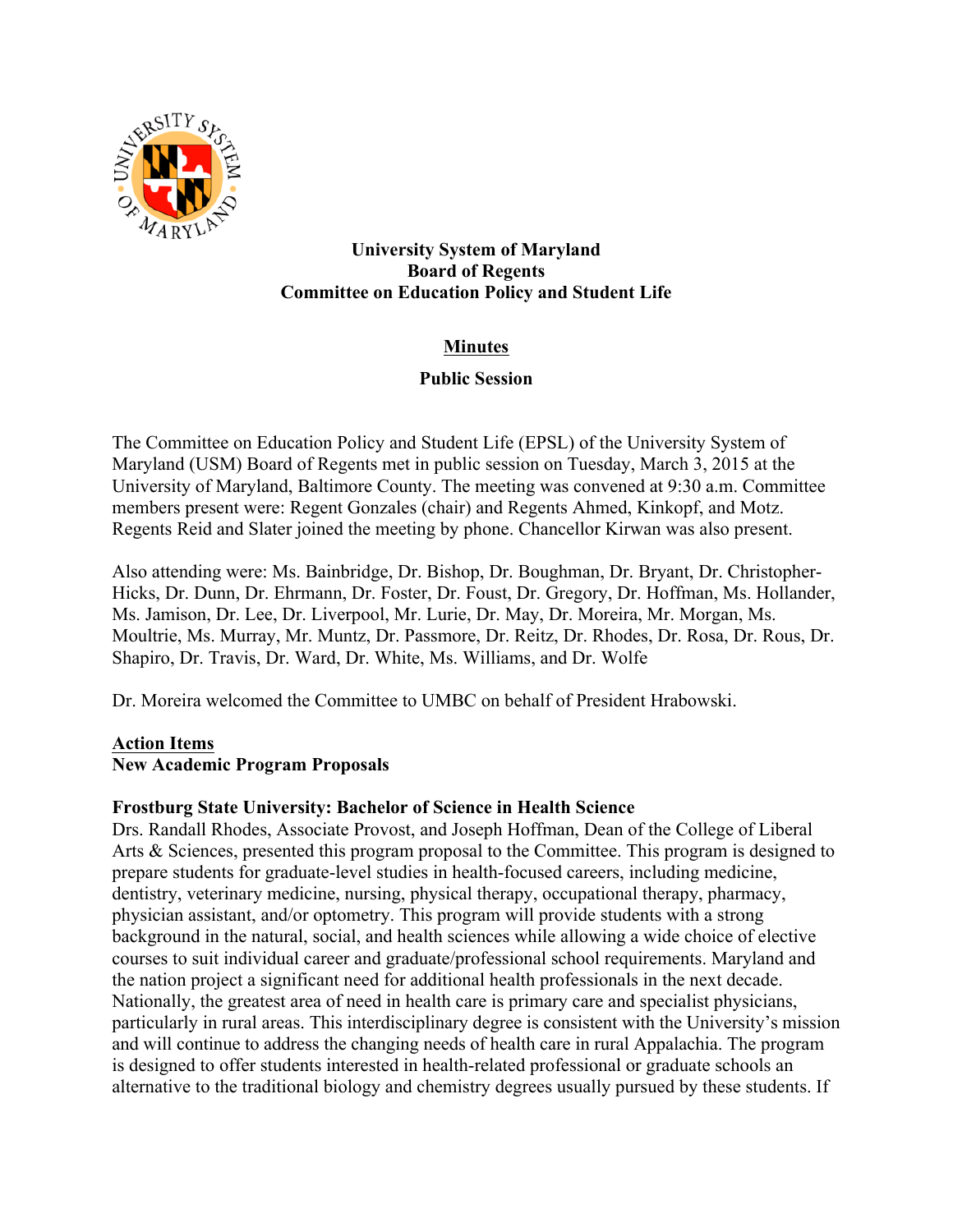approved, this will be the only program in Maryland to offer a Bachelor of Science degree that is specifically targeted to broadly prepare students for graduate or professional schools in the health-related fields, allowing students the opportunity to take more health-related courses than in traditional degree choices. FSU anticipates that flexibility in upper level electives will increase retention and decrease time to degree.

The Chancellor recommends that the Committee on Education Policy and Student Life recommend that the Board of Regents approve the proposal from Frostburg State University for the Bachelor of Science in Health Science. The motion was moved by Regent Slater, seconded by Regent Kinkopf, and unanimously approved.

## **Frostburg State University: Bachelor of Science in Secondary Teacher Education**

Drs. Randall Rhodes, Associate Provost, and Todd Rosa, Assistant Professor, Department of Educational Professions, presented this program proposal to the Committee. Currently, each undergraduate secondary teacher candidate at FSU majors in an approved content discipline (Biology, Chemistry, Earth Science, English, Foreign Languages & Literature, Mathematics, Physics, or Social Science) and completes the secondary education professional course sequence. This proposal would establish the B.S. in Secondary Teacher Education as a secondary major while the major in the content area would remain the primary major. As a result, all secondary teacher candidates at FSU would graduate with a B.S. with double majors in their content area and secondary education demonstrating their proficiency in both disciplines and their applications. This will ensure that no student will graduate with only the B.S. in Secondary Education, which would not meet certification requirements and would disadvantage FSU students. This proposal would reduce the existing secondary education course sequence from 42.5 to 33 credits. FSU anticipates that time to degree will decrease, and they hope fewer credits will help retain and attract more students. The reduction in required credits should also reduce the faculty workload necessary to administer the B.S. and allow faculty to provide greater support to other programs within the Department of Educational Professions, resulting in greater efficiencies and, through a reduction in adjunct and overload payments, produce a modest cost savings for the University.

The Chancellor recommends that the Committee on Education Policy and Student Life recommend that the Board of Regents approve the proposal from Frostburg State University for the Bachelor of Science in Secondary Teacher Education. The motion was moved by Regent Reid, seconded by Regent Slater, and unanimously approved.

#### **University of MD Eastern Shore: Master of Science in Cybersecurity Engineering Technology**

Drs. Patrick Liverpool, Provost, and Derek Dunn, Professor and Chair Department of Technology, presented this program proposal to the Committee. Cybersecurity is expected to continue to be a vital area of need for most government agencies and federally funded research and development centers. Due to the shortage of cybersecurity professionals, there are excellent opportunities for job placement for graduates of the proposed graduate degree program. This degree, for which UMES will seek ATMAE accreditation, stands to serve as a regional role model for producing high-quality leaders for professional services and industries in cybersecurity and related fields. When questioned about the projected enrollment, the representatives noted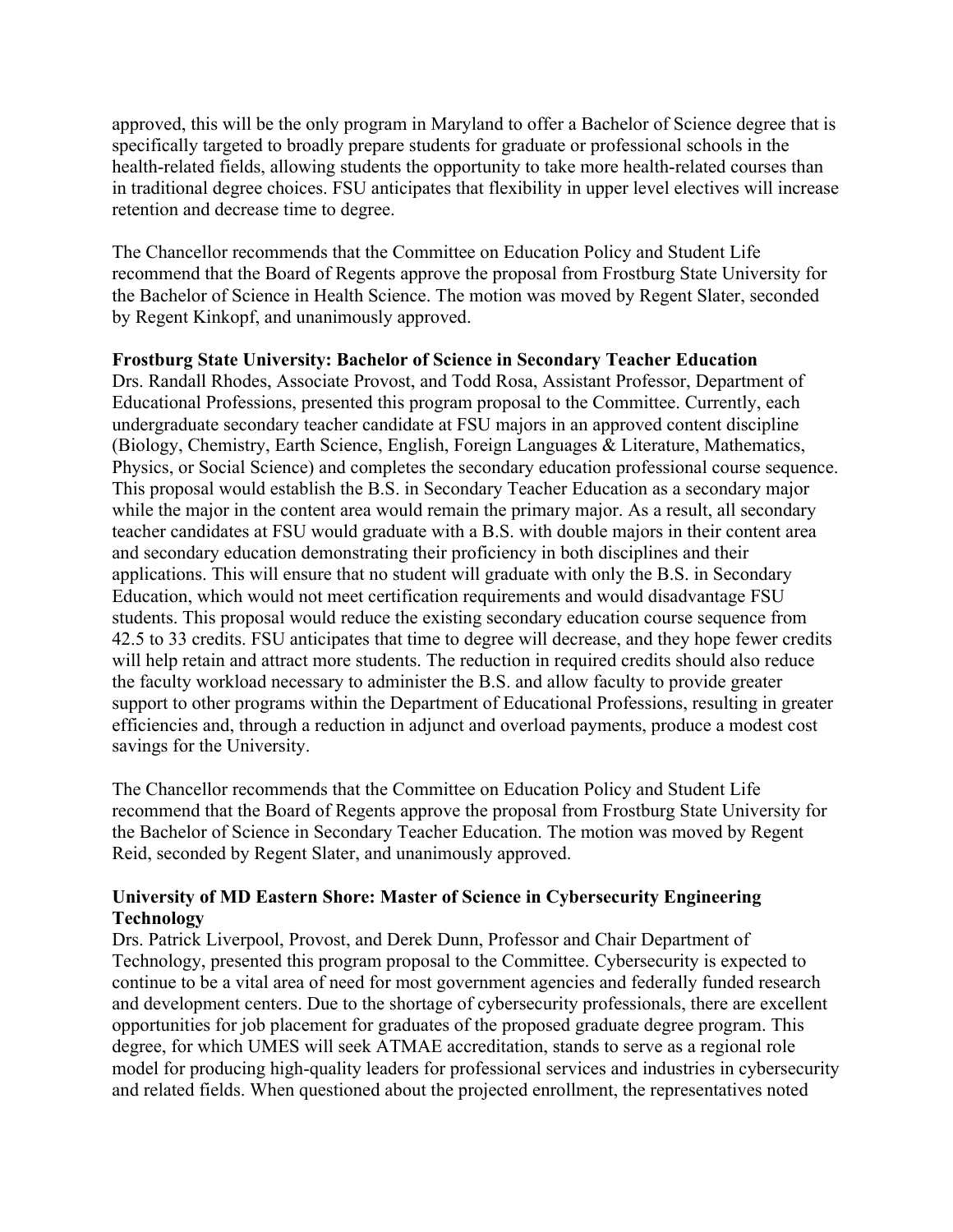that they will regulate enrollment, as they expect this to be a popular program. Additionally, in response to a question from Regent Ahmed, the representatives noted that working professionals will become adjuncts to fill in the faculty who are needed to teach in this program; this is ideal, since this is an applied program. Additionally, Cybersecurity Engineering Technology has specific synergies with current academic programs such as Engineering Technology – Electrical/Electronic Engineering Technology, Computer Science, and Engineering. As such, it is anticipated that no new full-time faculty or facility resources will be needed in the first two years of the program.

The Chancellor recommends that the Committee on Education Policy and Student Life recommend that the Board of Regents approve the proposal from University of Maryland Eastern Shore for the Master of Science in Cybersecurity Engineering Technology. The motion was moved by Regent Reid, seconded by Regent Slater, and unanimously approved.

## **Information Items**

#### **P-20 Update**

Drs. Nancy Shapiro, Associate Vice Chancellor for Education and Outreach and Special Assistant to the Chancellor for P-20, and David May, Project Director, updated the Committee on multiple P-20 initiatives within the USM. They shared that P-20 outreach with K-12 schools, community colleges, Maryland workforce and industry, and other higher education stakeholder groups has helped the System gain notoriety. For the last several years, USM has led the following collaborative, P-20 initiatives:

- Maryland College and Career Readiness Standards (MCCRS) and PARCC Assessments
- College Completion and Lumina Project Outcomes
- STEM Pipeline from K-12 through College  $(MSP)^2$
- STEM Workforce, including Cyber Security (BHEF)
- Quantitative Literacy and Maryland Mathematics Reform Initiative (MMRI)
- Teacher Preparation and Professional Development (JCR Report and Task Force)
- Climate Change Education (MADE CLEAR)

The meeting materials included details of all of the aforementioned projects. In greater specificity, Drs. May and Shapiro shared outcomes from the 12 million dollar Minority Student Pipeline Math Science Partnership (MSP<sup>2</sup>) partnership between USM, Bowie State, Prince George's Community College, Towson, and the University of Maryland, College Park. Outcomes included: include increased teacher content knowledge, increased student interest in science, faster rate of improvement on state standardized tests, and increased preparation for college-level STEM work. They also shared details of the Quantitative Literacy and Maryland Mathematics Reform Initiative, which will help address mathematics remediation. Many of these projects are ongoing, and the Board of Regents will receive reports and recommendations when the work is ready for Regents' endorsements.

#### **Center for Academic Innovation Update**

Dr. MJ Bishop, Director, updated the Committee on the Center for Academic Innovation's (CAI) progress. The CAI was established in June 2013 to enhance and promote the System's position as a national leader in higher education academic innovation. The Center's charge is to capitalize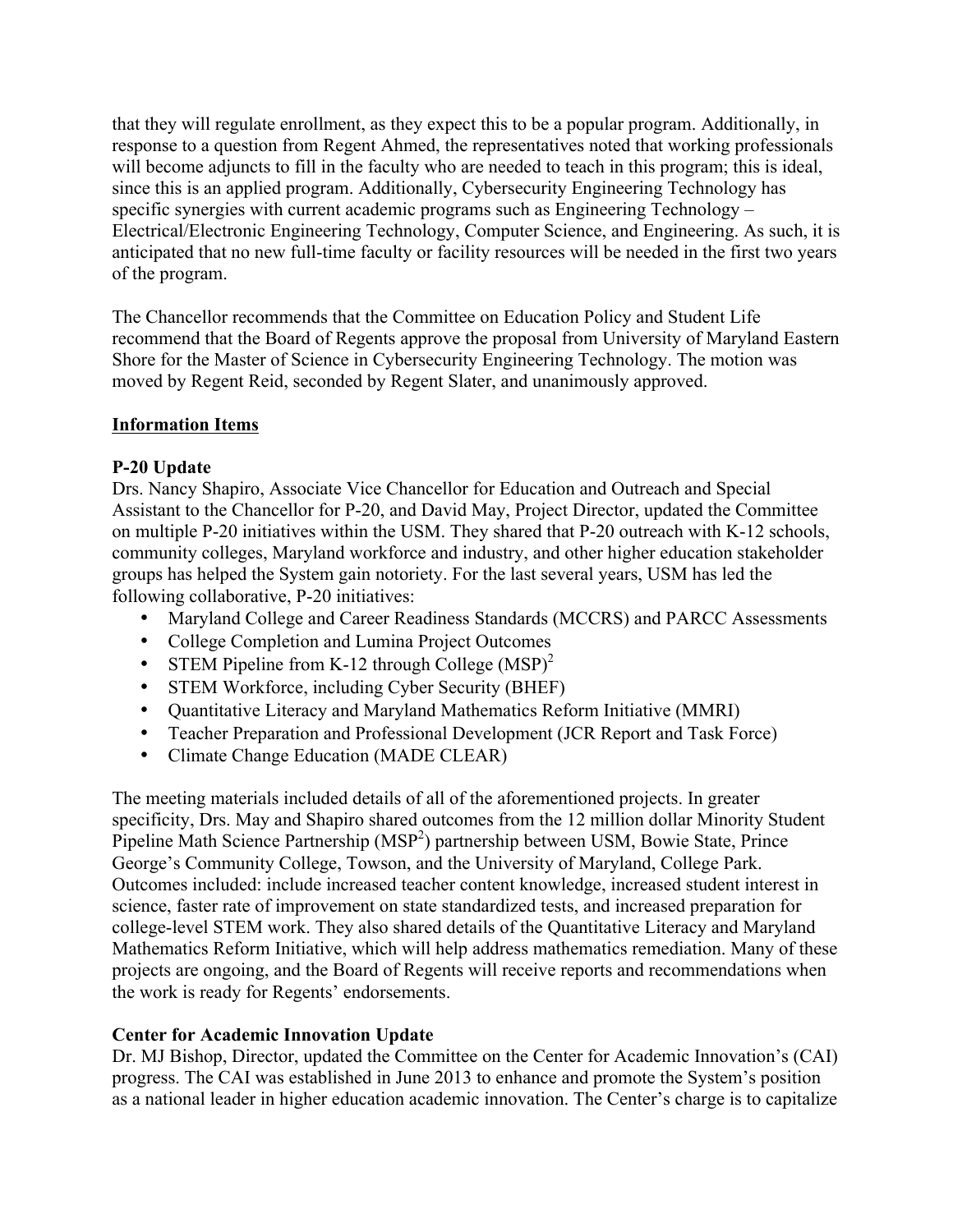on recent findings from the learning sciences and the capabilities of emerging technologies to increase access, affordability, and outcomes of higher education. CAI brings together academic change leaders from across the System to identify ways we might improve the success of students, evaluate the feasibility of these approaches, share our findings, and scale-up and sustain the most promising models. Dr. Bishop updated the committee on the Center's staff (Dr. Bishop and an assistant director), funding, charge, collaborative work (across the USM, within the state, and beyond), incubating initiatives (Course Redesign 2.0; MD Open Source Textbook Initiative; digital badging; competency-based education; predictive analytics), national initiatives, and removing barriers including, but not limited to the social media policy, faculty workload policy, and State Authorization Reciprocity Agreement. The CAI's major impact to date includes leveraging the collective strengths of our diverse institutions to:

- 1. Create a collaborative environment to support innovation both among the USM institutions and across the State of Maryland.
- 2. Start incubating initiatives aimed at catalyzing change.
- 3. Begin removing barriers that block progress.
- 4. Help lead the national conversation on academic transformation.

## **Overview of Undergraduate Enrollment, Persistence, and Success at the USM**

Dr. Ben Passmore, Assistant Vice Chancellor for Administration and Finance, and Mr. Chad Muntz, Director of Institutional Research, presented the following reports to the Committee.

- a. SAT Percentile Distributions of First-Time Undergraduates
- b. Retention and Graduation Rates of First-time Full-time Degree Seeking **Undergraduates**
- c. Transfer Students to the USM: Patterns of Enrollment and Success
- d. USM Enrollment Projections, 2015-2024 (Preliminary)

When looked at as a whole, the first three reports provide a useful overview of undergraduate enrollment within the USM, including the various pipelines that feed undergraduate enrollment, the academic profile of incoming first-time students (as measured by SAT scores), student success and persistence after enrollment, and, in the end, bachelor degree attainment. For *USM Enrollment Projections, 2015-2024 (Preliminary)*, the USM office works in concert with the institutions to ensure the accuracy of these projections by providing them with supporting data and analysis of current and past trends. In 2015, as part of an overall review of strategic plan goals on completion, the enrollment projections have been the subject of detailed review and consultation with institutional leadership. For this reason, the report shared today is preliminary and subject to additional revision prior to approval in the Finance Committee on March 12, 2015.

Complete reports are available online, but highlights from the presentation and reports include:

- Three major undergraduate pipelines include:
	- o New freshmen
	- o MD community college transfers
	- o Other new transfers